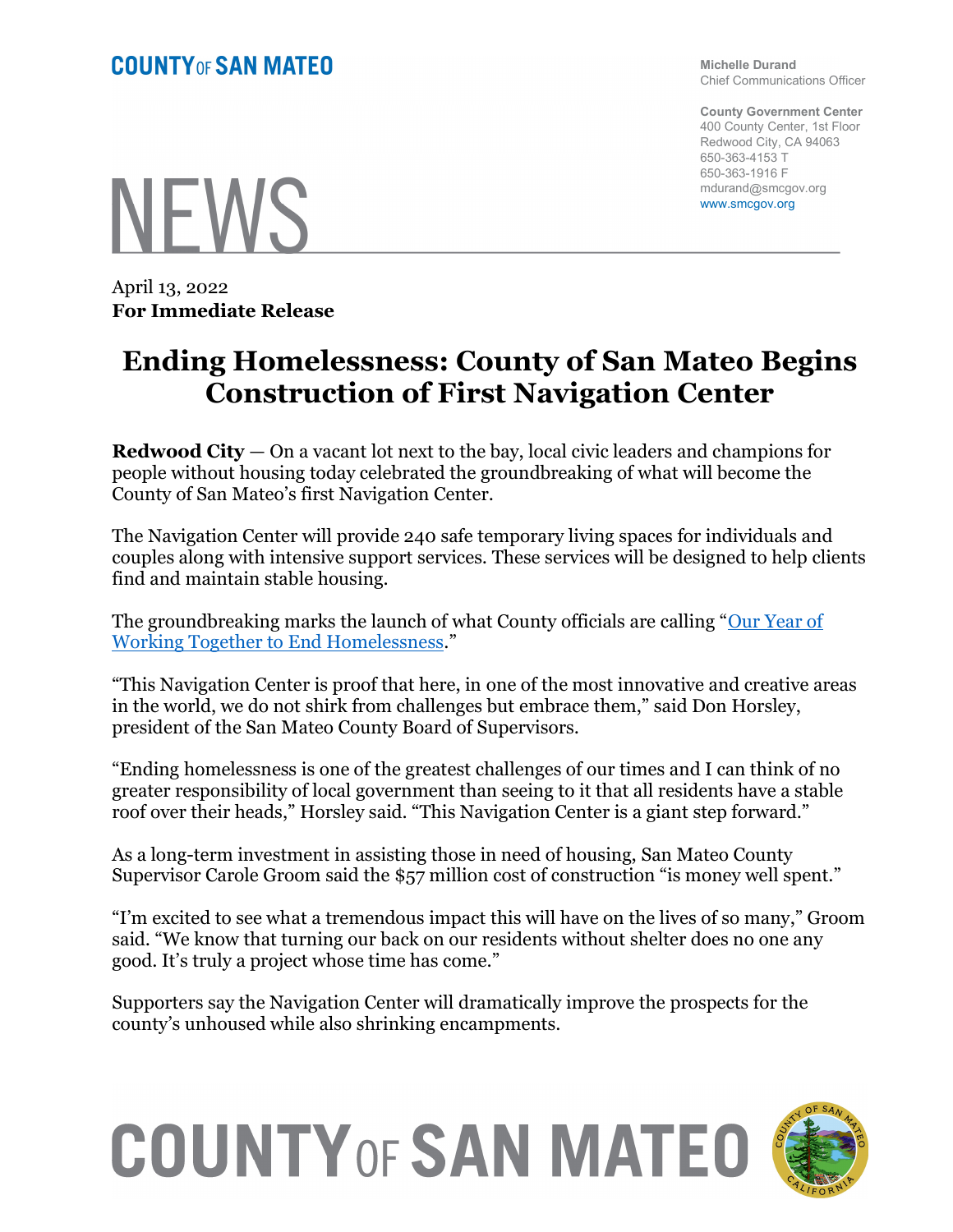"Redwood City residents fully support this effort to address homelessness in our community and look forward to our partnership with the County to ensure the Navigation Center is a success for all those it will serve," said Giselle Hale, Redwood City mayor.

To fast-track the Navigation Center, the County Board of Supervisors and the city council of Redwood City agreed in September 2021 on a land swap. The County's Project Development Unit is ambitiously projecting the center to open by the end of 2022.

Philanthropist John Sobrato, who donated \$5 million toward the project, said he was impressed with the San Mateo County team's proactive commitment, especially Callagy's, to ending homelessness and believes the Navigation Center demonstrates how other municipalities, churches and corporations can use extra land for shelter and transitional or emergency housing.

"Our workforce is not just high tech. We need to keep those in all other industries in our community to keep our economy humming, so we need to find a way for them to secure stable and dignified housing," Sobrato said. "This project is an important step in transitioning people ultimately into permanent housing. I am also committed to sponsoring a permanent supportive housing project we hope to build on the LifeMoves shelter site just block away after it gets demolished."

Once it opens, access to the Navigation Center and its services will be by referral (no walkup/drop-in services). LifeMoves, a nonprofit organization based in Menlo Park, will operate the Navigation Center under a contract with the County of San Mateo.

The Navigation Center will replace the Maple Street Shelter, which currently provides emergency and transitional housing for up to about 110 individuals each night and is operated by LifeMoves.

"LifeMoves is incredibly honored to partner with San Mateo County in this endeavor," said Aubrey Merriman, the chief executive officer. "As we partner to provide intensive case management, addiction, mental health, employment and housing services to persons experiencing homelessness, in their journeys to secure housing, we are also working to improve the quality of life for the entire community."

Unlike traditional shelters, the Navigation Center will allow people to have private sleeping quarters, be able to stay with their partner and bring their pets (under certain guidelines). In addition to a room and on-site meals, case managers will provide support services to connect clients with employment opportunities, health services, social service benefits and permanent housing.

# Navigation Center Details

Location: 275 Blomquist St., Redwood City